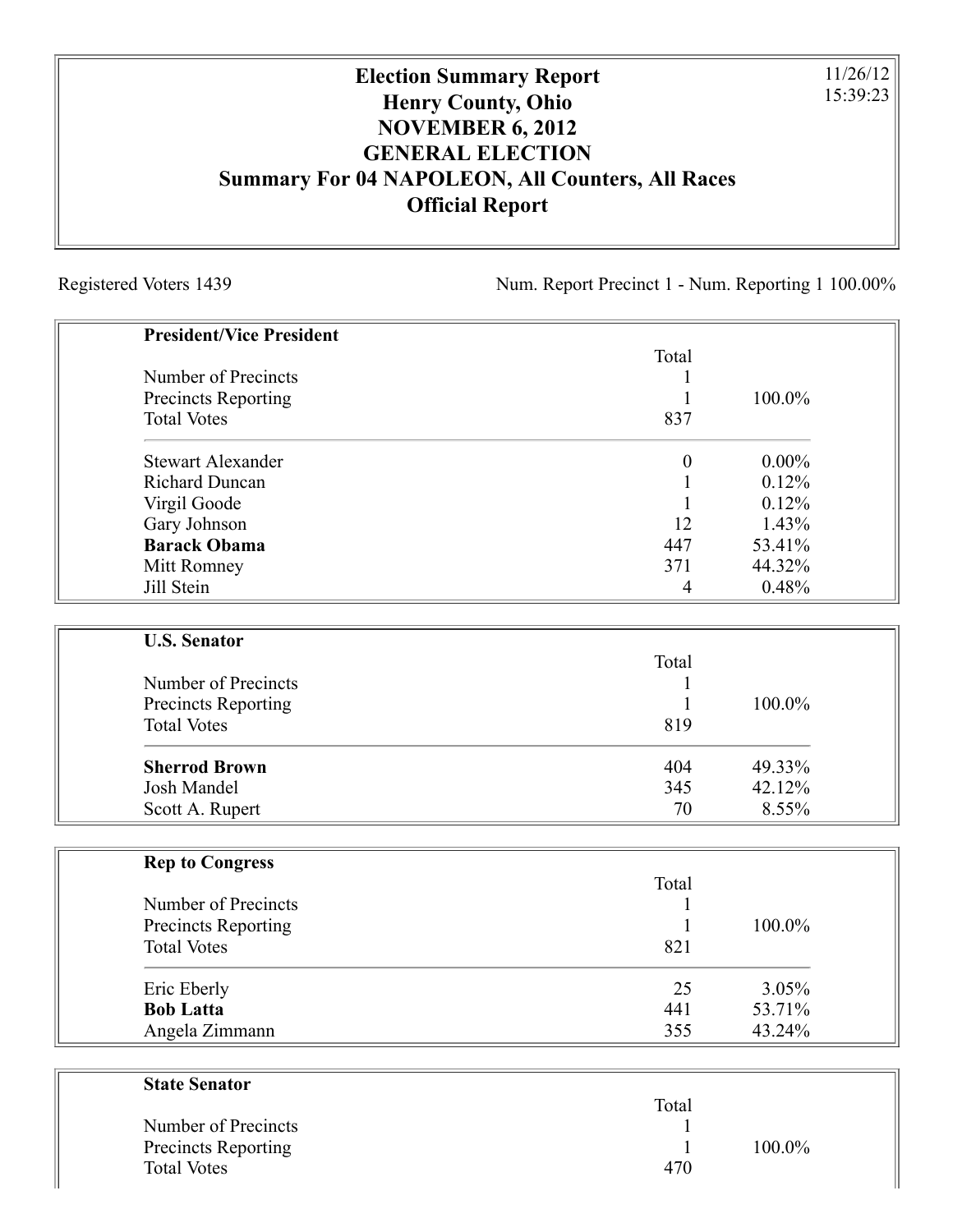| <b>Cliff Hite</b>                                | 470          | 100.00% |  |
|--------------------------------------------------|--------------|---------|--|
|                                                  |              |         |  |
| <b>State Representative</b>                      | Total        |         |  |
| Number of Precincts                              | 1            |         |  |
| Precincts Reporting                              | 1            | 100.0%  |  |
| <b>Total Votes</b>                               | 767          |         |  |
| John H. Vanover                                  | 305          | 39.77%  |  |
| Lynn R. Wachtmann                                | 462          | 60.23%  |  |
|                                                  |              |         |  |
| <b>County Comm 1-2-2013</b>                      |              |         |  |
|                                                  | Total        |         |  |
| Number of Precincts                              | 1            |         |  |
| Precincts Reporting                              | 1            | 100.0%  |  |
| <b>Total Votes</b>                               | 756          |         |  |
| <b>Glenn A. Miller</b>                           | 449          | 59.39%  |  |
| Richard C. Myers                                 | 307          | 40.61%  |  |
|                                                  |              |         |  |
| County Comm 1-3-2013                             |              |         |  |
|                                                  | Total        |         |  |
| Number of Precincts                              |              |         |  |
| Precincts Reporting                              |              | 100.0%  |  |
| <b>Total Votes</b>                               | 535          |         |  |
| <b>Robert E. Hastedt</b>                         | 535          | 100.00% |  |
|                                                  |              |         |  |
| <b>County Auditor</b>                            |              |         |  |
|                                                  | Total        |         |  |
| Number of Precincts                              | $\mathbf{1}$ |         |  |
| <b>Precincts Reporting</b><br><b>Total Votes</b> | $\mathbf{1}$ | 100.0%  |  |
|                                                  | 510          |         |  |
| <b>Kevin Garringer</b>                           | 510          | 100.00% |  |
|                                                  |              |         |  |
| <b>Prosecuting Attorney</b>                      |              |         |  |
| Number of Precincts                              | Total        |         |  |
| Precincts Reporting                              |              | 100.0%  |  |
| <b>Total Votes</b>                               | 567          |         |  |
|                                                  |              |         |  |
| John H. Hanna                                    | 567          | 100.00% |  |
|                                                  |              |         |  |
| <b>Clerk of Court Common Pleas</b>               | Total        |         |  |
| Number of Precincts                              |              |         |  |
| Precincts Reporting                              |              | 100.0%  |  |
| <b>Total Votes</b>                               | 537          |         |  |
|                                                  |              |         |  |
|                                                  |              |         |  |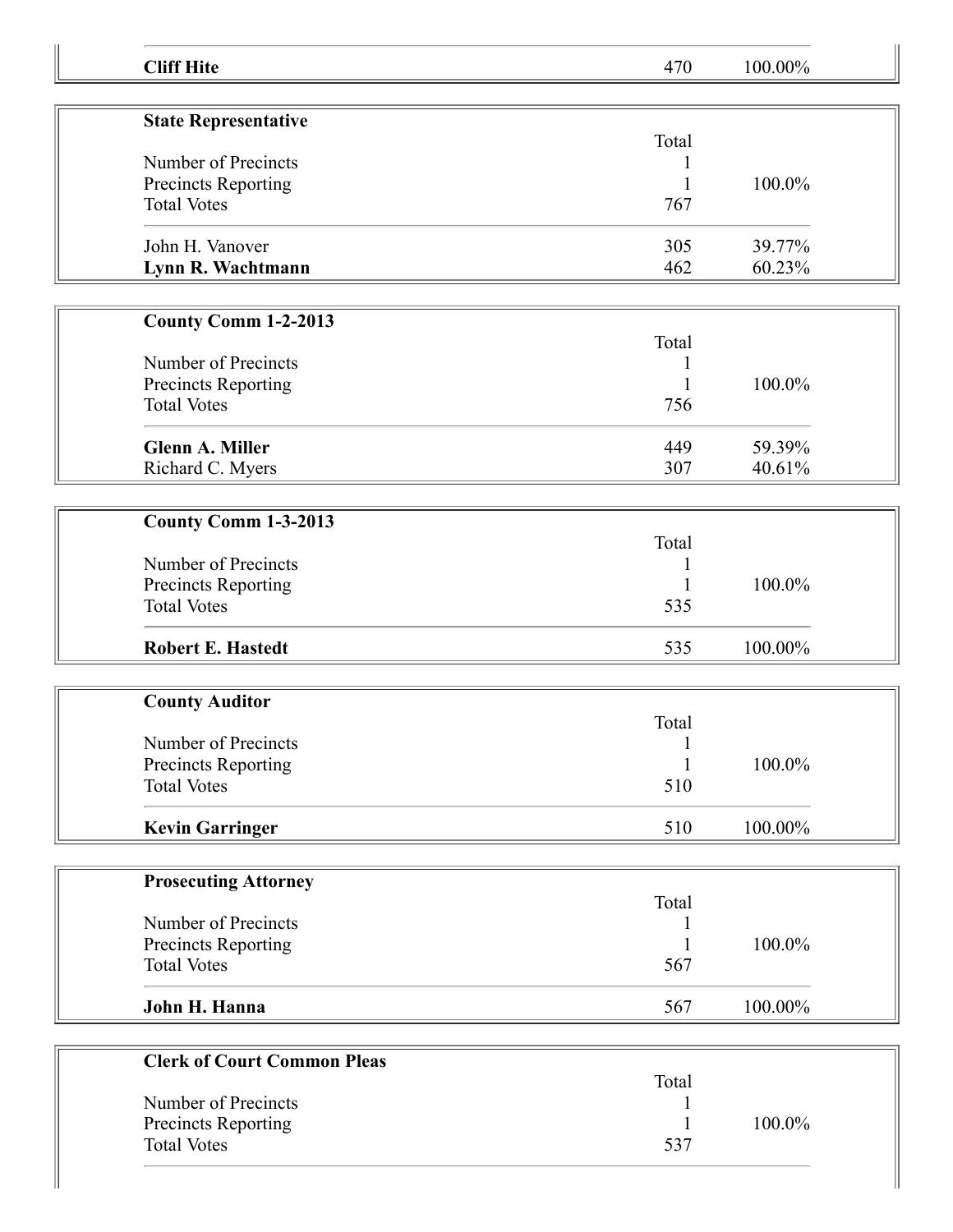| <b>Connie L. Schnitkey</b> |  |  |
|----------------------------|--|--|
|                            |  |  |

 $\frac{1}{2}$ 

**Connie L. Schnitkey** 537 100.00%

| <b>Sheriff</b>                  |              |         |  |
|---------------------------------|--------------|---------|--|
|                                 | Total        |         |  |
| Number of Precincts             |              |         |  |
| Precincts Reporting             |              | 100.0%  |  |
| <b>Total Votes</b>              | 791          |         |  |
| <b>Michael Bodenbender</b>      | 557          | 70.42%  |  |
| John J. Nye                     | 234          | 29.58%  |  |
|                                 |              |         |  |
|                                 |              |         |  |
| <b>County Recorder</b>          |              |         |  |
|                                 | Total        |         |  |
| Number of Precincts             |              |         |  |
| Precincts Reporting             |              | 100.0%  |  |
| <b>Total Votes</b>              | 557          |         |  |
|                                 | 557          | 100.00% |  |
| Sara L. Myles                   |              |         |  |
|                                 |              |         |  |
| <b>County Treasurer</b>         |              |         |  |
|                                 | Total        |         |  |
| Number of Precincts             |              |         |  |
| Precincts Reporting             |              | 100.0%  |  |
| <b>Total Votes</b>              | 770          |         |  |
|                                 |              |         |  |
| Zachary T. Riley                | 281          | 36.49%  |  |
| <b>Calvin G. Spiess</b>         | 489          | 63.51%  |  |
|                                 |              |         |  |
| <b>County Engineer</b>          |              |         |  |
|                                 | Total        |         |  |
| Number of Precincts             |              |         |  |
| Precincts Reporting             |              | 100.0%  |  |
| <b>Total Votes</b>              | 540          |         |  |
| <b>Timothy J. Schumm</b>        | 540          | 100.00% |  |
|                                 |              |         |  |
|                                 |              |         |  |
| <b>County Coroner</b>           | Total        |         |  |
|                                 |              |         |  |
| Number of Precincts             |              |         |  |
| Precincts Reporting             | $\mathbf{1}$ | 100.0%  |  |
| <b>Total Votes</b>              | 566          |         |  |
| <b>Marek Skoskiewicz</b>        | 566          | 100.00% |  |
|                                 |              |         |  |
| <b>State Board of Education</b> |              |         |  |
|                                 | Total        |         |  |
| Number of Precincts             |              |         |  |
|                                 |              |         |  |
| Precincts Reporting             |              | 100.0%  |  |
| <b>Total Votes</b>              | 560          |         |  |

Stanley Jackson 167 29.82%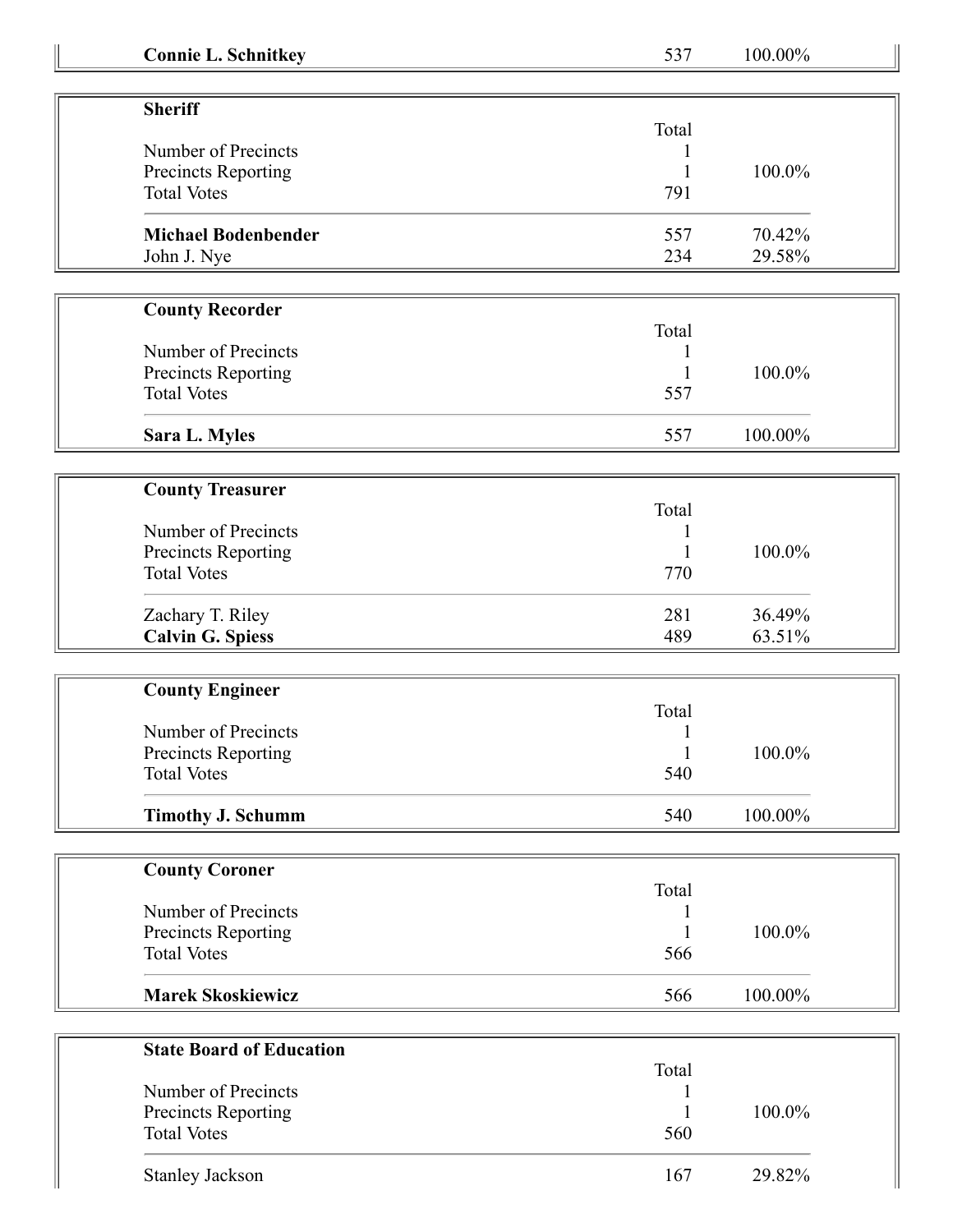| Ann E. Jacobs |  |  |  |  |
|---------------|--|--|--|--|
|---------------|--|--|--|--|

**Ann E. Jacobs** 393 70.18%

| Justice Sup Crt 1-1-2013  |       |        |  |
|---------------------------|-------|--------|--|
|                           | Total |        |  |
| Number of Precincts       |       |        |  |
| Precincts Reporting       |       | 100.0% |  |
| <b>Total Votes</b>        | 619   |        |  |
| <b>Terrence O"Donnell</b> | 447   | 72.21% |  |
| Mike Skindell             | 172   | 27.79% |  |

## **Justice Sup Crt 1-2-2013**

|                       | Total |        |
|-----------------------|-------|--------|
| Number of Precincts   |       |        |
| Precincts Reporting   |       | 100.0% |
| <b>Total Votes</b>    | 611   |        |
| <b>Robert R. Cupp</b> | 309   | 50.57% |
| William M. O'Neill    | 302   | 49.43% |

## **Justice Sup Crt 12-31-2014**

| Number of Precincts<br>Precincts Reporting<br><b>Total Votes</b> | Total<br>601 | 100.0% |
|------------------------------------------------------------------|--------------|--------|
| <b>Yvette McGee Brown</b>                                        | 157          | 26.12% |
| <b>Sharon L. Kennedy</b>                                         | 444          | 73.88% |

| <b>Judge of Court of Appeals</b> |       |            |  |
|----------------------------------|-------|------------|--|
|                                  | Total |            |  |
| Number of Precincts              |       |            |  |
| Precincts Reporting              |       | 100.0%     |  |
| <b>Total Votes</b>               | 484   |            |  |
| John R. Willamowski              | 484   | $100.00\%$ |  |

| <b>State Issue 1</b> |       |        |
|----------------------|-------|--------|
|                      | Total |        |
| Number of Precincts  |       |        |
| Precincts Reporting  |       | 100.0% |
| <b>Total Votes</b>   | 744   |        |
| <b>YES</b>           | 235   | 31.59% |
| N <sub>O</sub>       | 509   | 68.41% |

| <b>State Issue 2</b>       |       |        |
|----------------------------|-------|--------|
|                            | Total |        |
| Number of Precincts        |       |        |
| <b>Precincts Reporting</b> |       | 100.0% |
| <b>Total Votes</b>         | 749   |        |